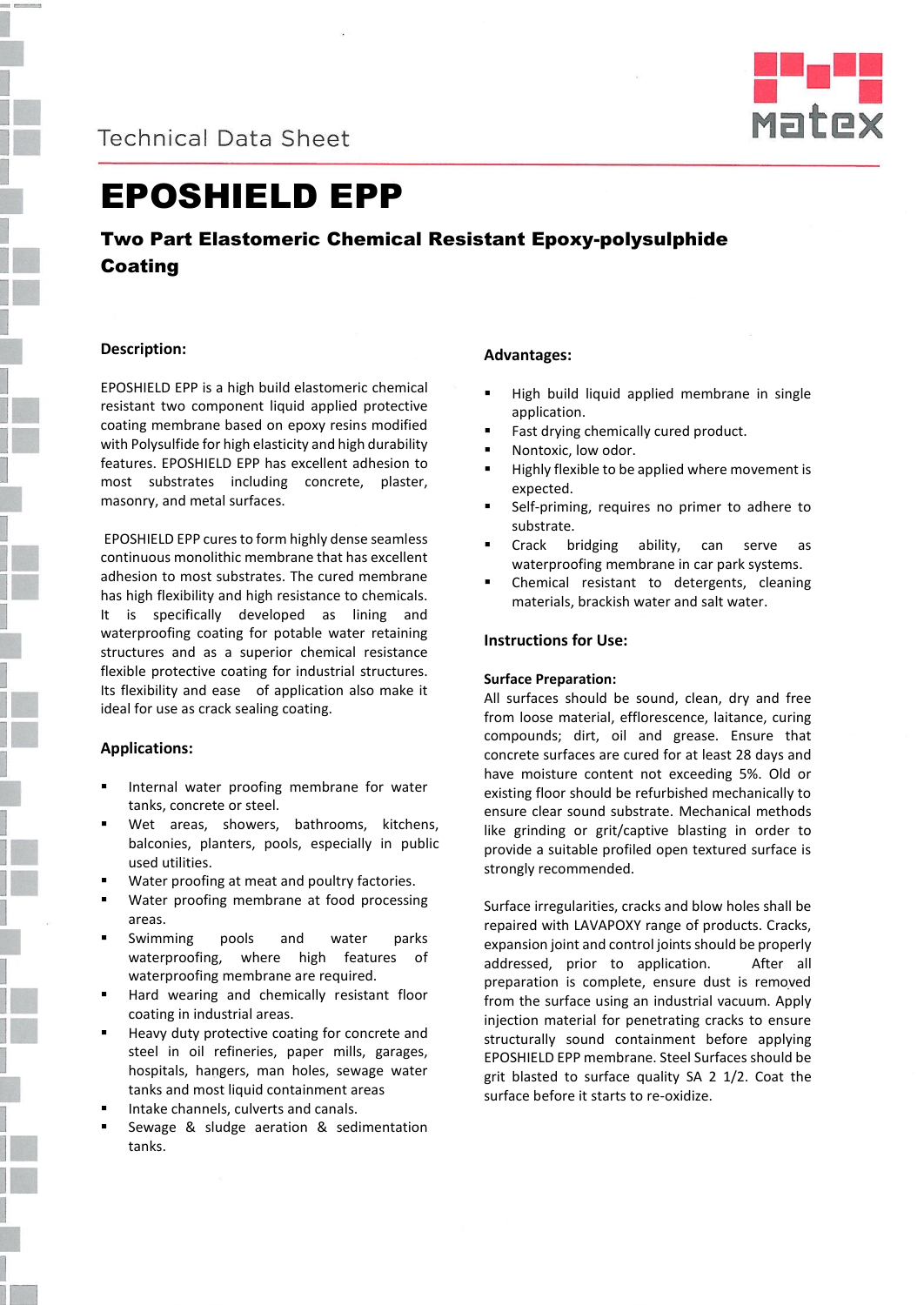## **EPOSHIELD EPP**

#### **Priming:**

Priming is not usually required provided the substrate is sound, untreated, non-porous concrete. Porous surfaces should be primed with ARMOPRIME EP100. A second coat of primer may be required if the substrate is excessively porous.

ARMOPRIME EP100 should be mixed in the proportions supplied. Add the entire contents of the hardener into the base. When thoroughly mixed, preferably using a slow speed drill and paddle, the primer should be applied in a thin continuous film, using rollers or stiff brushes. The primer should be left to achieve a tack-free condition before applying the top-coat.

#### **Mixing:**

EPOSHIELD EPP is supplied in two pre-weighed components kit. Thoroughly stir the contents of the base and hardener separately. Pour component B hardener into the pail of Component A base and mix well with a heavy duty mixer fitted with a proper paddle operated at low speed till a homogenous mix is reached. Scrape the side of the pail to ensure the entire product has been properly mixed. Leave the mixed material for a period of 2 minutes to release entrapped air from the mix.

#### **Application**:

Apply EPOSHIELD EPP uniformly over primed surfaces with a roller, trowel, brush or spray machine. It is recommended to apply two coats with a minimum total dry film thickness of 500 micron to achieve the best results of product. Apply a rich coat to the surface in a spread rate of 4 square meters/liter/coat. Second coats can be applied with same rate of application preferably in 90 degree direction.

EPOSHIELD EPP should not be applied on surfaces with a risk of rising dampness and should not be applied at temperature below 5°C. Water test should be executed after 14 days of material application to allow the membrane to be fully cured.

If the product will be totally exposed to sun and atmosphere, apply a top coat of ARMOFLOOR UVR or ARMOGUARD UV, a UV protective polyurethane coating layer. While applying the product in wet areas, it is recommended to pay extra attention to penetrations. An additional strip of product to be

applied around penetrations such as pipes and conduits to ensure proper sealing and waterproofing features. Tiles can be applied once the membrane totally cures.

For park decking system, EPOSHIELD EPP can be applied as a flexible crack bridging wear coat with an anti-slip finish. Broadcast quartz on the first coat while it is still wet and allowed to dry completely. After overnight drying, the excess quartz can be brushed away and the second coat can be applied.

If EPOSHIELD EPP is applied as a membrane liner in water tanks, no further coating is required, as it is a non-toxic membrane and the membrane can contain potable water. Expansion joints in water tanks should be treated with MEGASEAL PU sealant. Use HYDROJOINT TAPE on the sealed expansion joints, around pipe through penetrations and to corner angles of the water tanks, to ensure a water tight system.

For application on steel surfaces, all surfaces should be grit blasted to meet the requirements of SA 2½, First Quality or equivalent.

The lining work should be programmed so that newly cleaned steel is coated as soon as possible before the formation of rust or scale.

#### **Standards:**

EPOSHIELD EPP conforms to:

ASTM D2240, ASTM D412, and ASTM D624

#### **Packaging:**

EPOSHIELD EPP is available in a set of 4 and 15 liter supplied in metallic dual pack.

#### **Storage:**

Store in original packing in dry conditions away from direct sunlight and in a shaded warehouse.